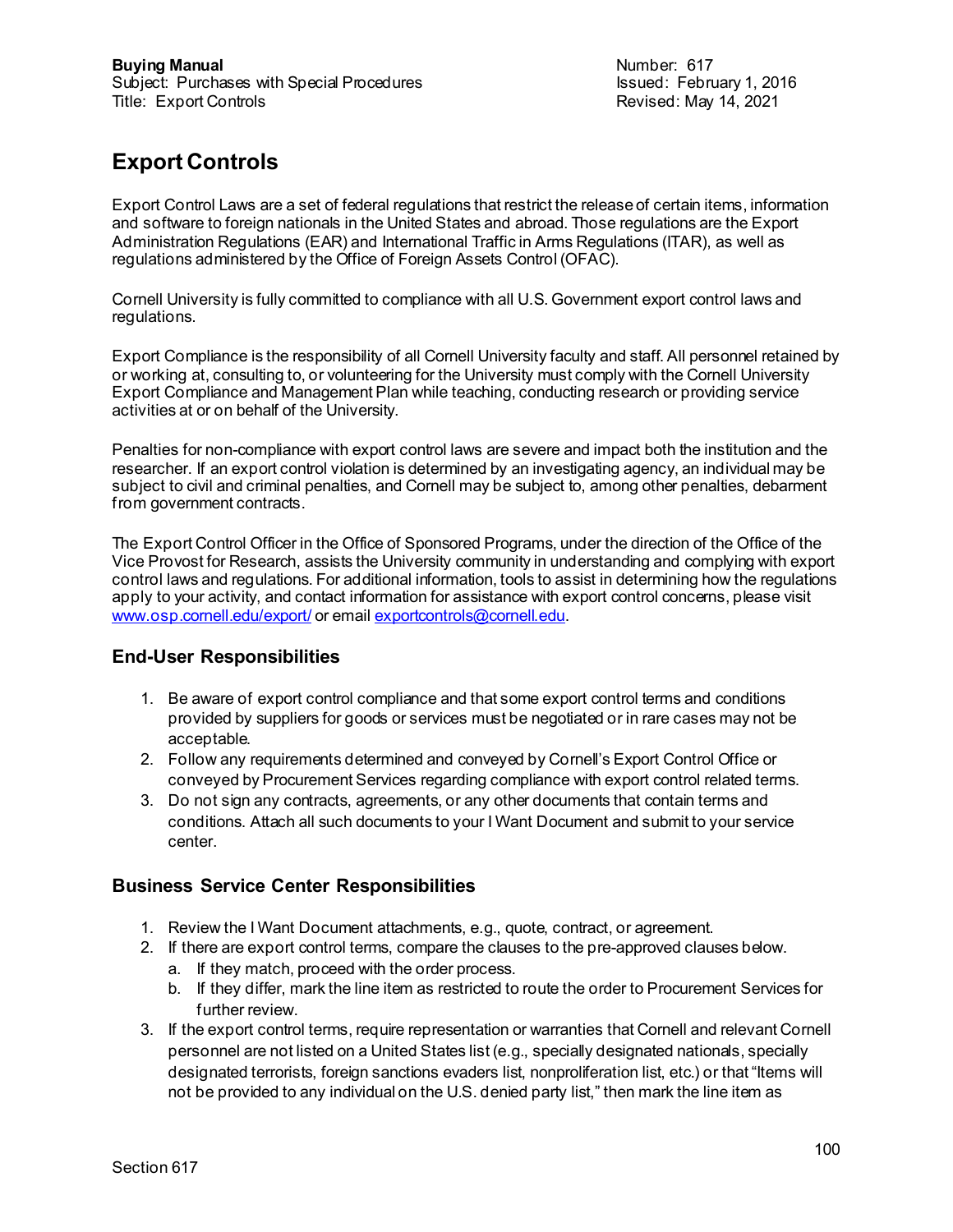Revised: May 14, 2021

restricted to route the order to Procurement Services for Visual Compliance screening. Please provide the name and NetID of the principle investigator, instructor, supervisor, etc. and the individual who is ordering the item/service.

4. Inform end-user and department administrator where there is a term that requires Cornell to notify the supplier if any items are exported or transferred beyond Cornell University, and that the department and administrator are responsible for complying with the term.

### **Procurement and Payment Services Responsibilities**

- 1. Review the requisition and attachments. If a contract contains export control clauses that differ from the approved clauses below and have not been approved by the ECO, then contact the Export Controls Officer (ECO). Ensure that purchase orders are not released until the ECO approves.
- 2. Negotiate changes or obtain additional information as directed by ECO
- 3. If the contract contains a clause requiring Visual Compliance restricted party screening, run the screening on the individual responsible for the activity (principle investigator, instructor, supervisor, etc.) and the individual who is ordering the item/service. Example of a screening requirement: "Items will not be provided to any individual on the U.S. denied party list."
	- a. If the restricted party screening is clear, document the disposition on the Purchase Order Notes tab.
	- b. If the screening result is questionable, contact the ECO to resolve.
- 4. Obtain ECO final approval prior to releasing the purchase order if the export control clauses are not pre-approved.
- 5. Once ECO approval is received (if required per above), release the purchase order and inform the end-user and department administrator of any modifications made to the export control terms during the procurement review.

### **Export Control Officer Responsibilities**

- **1.** The Export Control Officer will review the contract for the Export Control clauses provided by the procurement agent where Cornell requires such review and will advise on any necessary changes or other information needed in order to proceed with the purchase.
- **2.** Inform Procurement Services of final approval (or denial) of agreement in cases where required.
- **3.** Provide regular updates to guidance in the buying manual.
- **4.** Provide training to PIs, Procurement Agents, and research units as reasonably requested.
- **5.** Assist in resolution of screens that return questionable status.

## **Export Control Clauses**

### **ECO Review Required:**

These types of **clauses/situations require review by the ECO and approval** prior to releasing the purchase:

- Where there is any mention of International Traffic in Arms Regulations (ITAR)
- Where the supplier is providing export-controlled technology or software source code (rare)
- Terms that *allow* a supplier to provide technical data or information that is export controlled, whether or not the actual service/item/information is export controlled.
- If a restricted party screen returns questionable status information